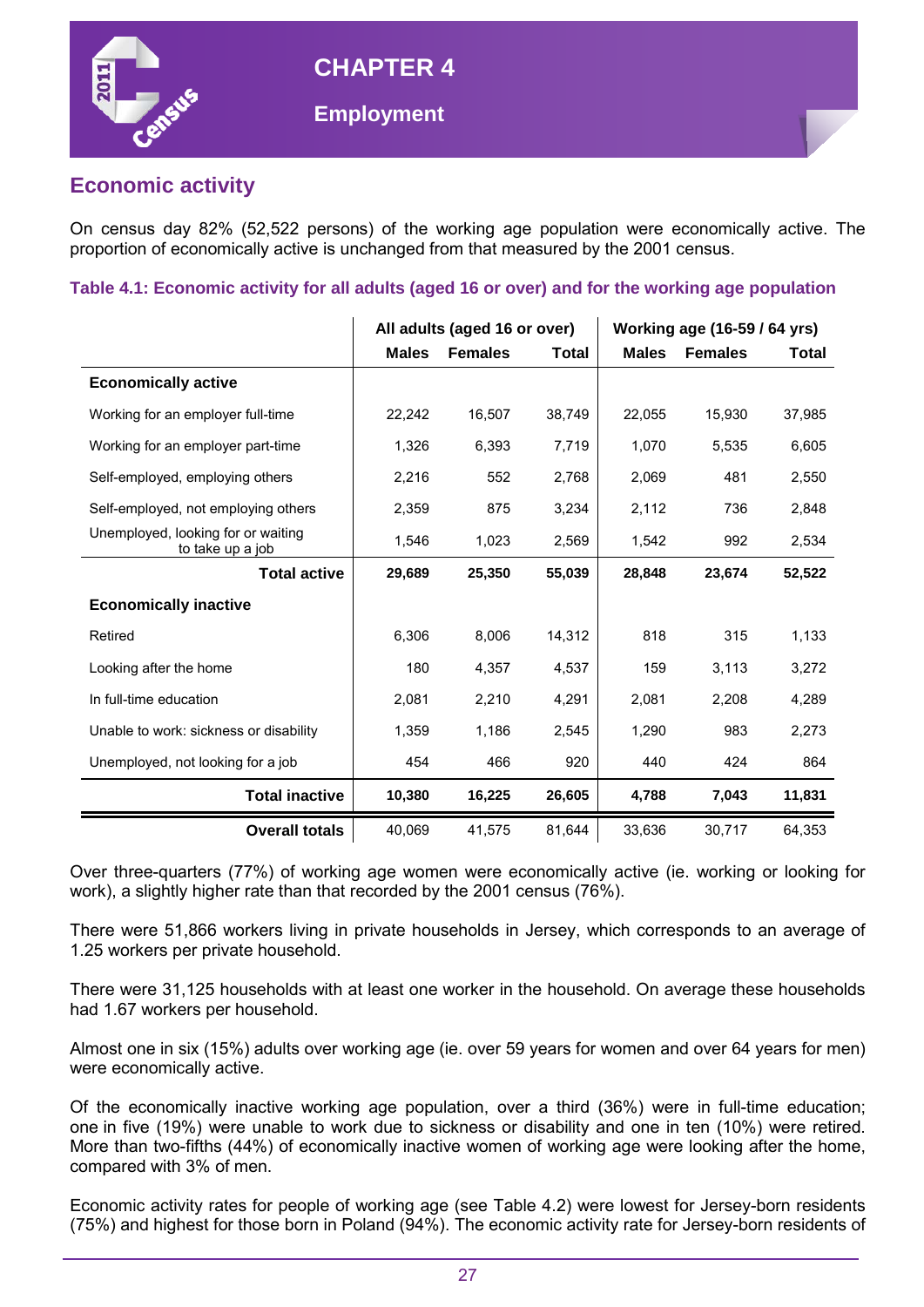working age was lower than the rates of those born in other jurisdictions predominantly as a result of the number of Jersey-born people in full-time education (see Appendix C, Table A15).

#### **Table 4.2: Economic activity and unemployment rates<sup>9</sup> by place of birth (working age adults, percent)**

|                        | <b>Jersey</b> | <b>British</b><br><b>Isles</b> | <b>Ireland</b> | <b>Poland</b> | <b>Portugal</b><br>Madeira | Other<br>European<br>country | <b>Elsewhere</b><br>in the<br>world |
|------------------------|---------------|--------------------------------|----------------|---------------|----------------------------|------------------------------|-------------------------------------|
| Economic activity rate | 75            | 85                             | 88             | 94            | 90                         | 88                           | 83                                  |
| Unemployment rate      | 6.4           | 3.7                            | 3.1            | 2.9           | 4.2                        | 4.9                          | 4.4                                 |

For all adults aged 16 or over, the economic activity rate has remained stable over the last two decades at 67% (see Table 4.3). The rate for women has increased substantially over the last 50 years.

#### **Table 4.3: Long term economic activity rates by gender, 1961-2011 (adults aged 16 or over)**

|         | 1961 | 1971 | 1981 | 1991 | 1996 | 2001 | 2011 |
|---------|------|------|------|------|------|------|------|
| Males   | 86   | 84   | 80   | 79   |      | 76   | 74   |
| Females | 37   | 44   | 49   | 56   | 58   | 60   | 61   |
| All     | 60   | 63   | 64   | 67   | 67   | 67   | 67   |

The female economic activity rate for adults aged 16 or over Jersey was 61% in 2011, a rate higher than that most recently recorded for the UK $^{10}$  $^{10}$  $^{10}$  (57%).

# **ILO unemployment rate**

Jersey's ILO unemployment rate was 4.7% on 27 March 2011, corresponding to 2,569 persons; this figure represents all unemployed adults aged 16 or over (rather than working age adults) as a proportion of all economically active adults and is an internationally comparable measure since the definition of working age can vary by jurisdiction. The corresponding figure for the UK $^{11}$  $^{11}$  $^{11}$  was 7.7% and 9.4% for EU countries<sup>[12](#page-1-2)</sup> (see Figure 4.1).



#### **Figure 4.1: ILO unemployed rates for selected EU countries (March 2011, percent)**

<sup>0</sup> <sup>5</sup> <sup>10</sup> <sup>15</sup> <sup>20</sup> <sup>25</sup> <sup>25</sup> <sup>25</sup> <sup>25</sup> **The ILO unemployment rate for Jersey-born residents was 6.2% and for non-Jersey born 3.7%. The** youth unemployment rate (for 16-24 year-olds) was 14.3% in Jersey, compared with 19.7% in the UK.

 $\overline{a}$ 

<sup>9</sup> Unemployment rates have been derived from Table A15 in Appendix C and are for adults of working age rather than the ILO definition (all adults aged 16 or over).<br><sup>10</sup> Source: Office for National Statistics Labour Force Survey data Feb-April 2011.

<span id="page-1-3"></span><span id="page-1-1"></span><span id="page-1-0"></span><sup>&</sup>lt;sup>11</sup> Source: ONS Labour Market Statistics data March-May 2011.<br><sup>12</sup> Source: Eurostat, (figures are seasonally adjusted).

<span id="page-1-2"></span>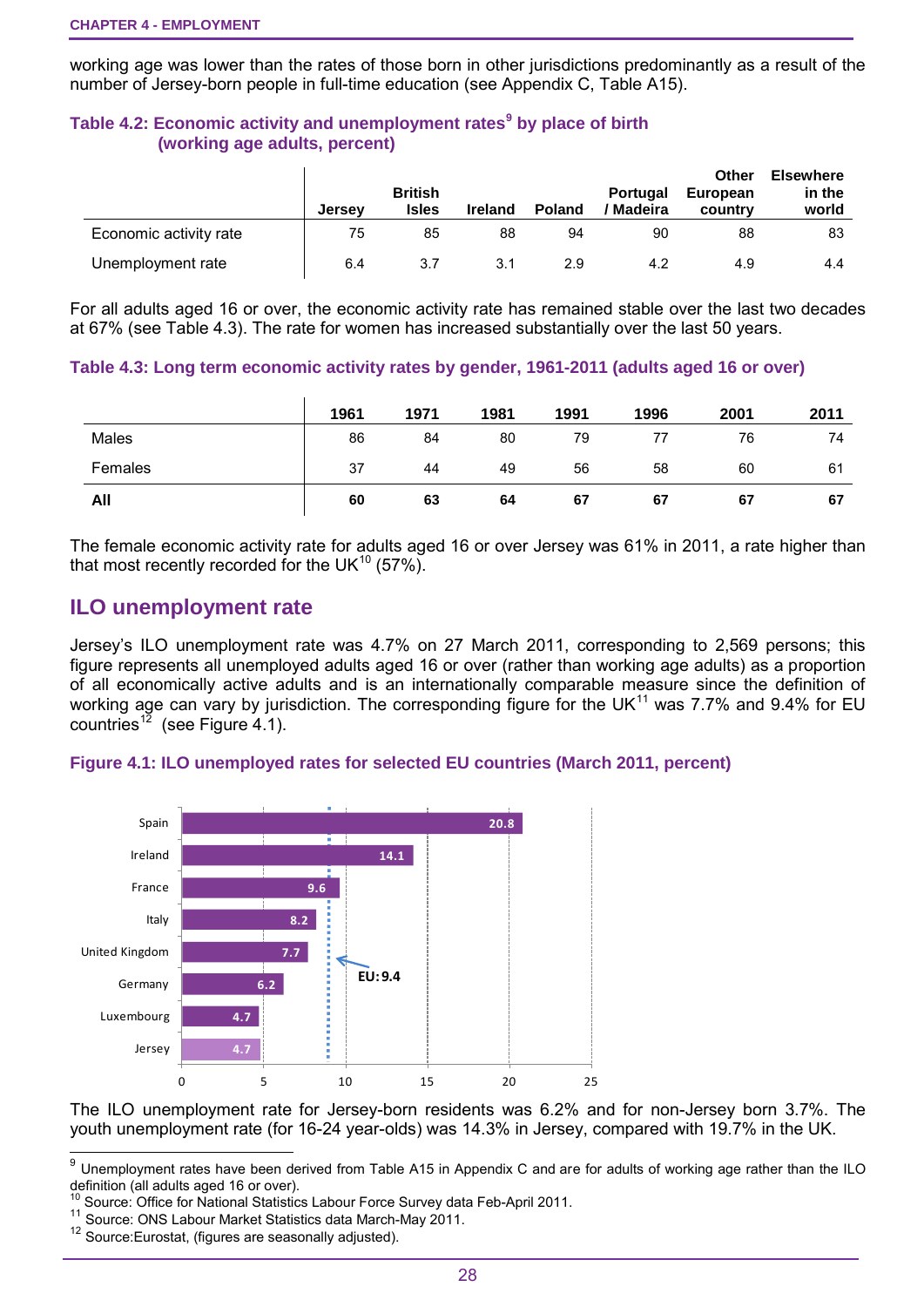## **Unemployment**

On 27 March 2011, 2,534 adults of working age were unemployed and looking for work; two-fifths were women (992) and three-fifths were men (1,542).

Of the unemployed persons of working age, four-fifths (81%) had a-h category residential qualifications, and a fifth (19%) were not locally qualified. Of the non-locally qualified, 15% were the spouse of a locally qualified person.

Almost half (49%) of unemployed people had been resident in Jersey since birth and in addition more than a quarter (28%) had arrived in Jersey prior to 2000. Almost one in ten (9%) unemployed people had been resident in Jersey for less than 15 months, having arrived in Jersey in 2010 or 2011 (see Appendix C, Table A16).

Over half (52%) of unemployed persons were born in Jersey and around a quarter (26%) were born in the British Isles (see Table 4.4).

| Table 4.4: Unemployed (and looking for work) by place of birth, working age adults |  |  |  |  |
|------------------------------------------------------------------------------------|--|--|--|--|
|------------------------------------------------------------------------------------|--|--|--|--|

|                        | <b>Persons</b> | <b>Percent</b> |
|------------------------|----------------|----------------|
| Jersey                 | 1,310          | 52             |
| <b>British Isles</b>   | 657            | 26             |
| Portugal / Madeira     | 239            | 9              |
| Poland                 | 80             | 3              |
| Ireland (Republic)     | 39             | $\overline{2}$ |
| Other European country | 101            | 4              |
| Elsewhere in the world | 108            | 4              |
| Total                  | 2,534          | 100            |

The number of people registered as unemployed and ac tively seeking work (ASW) with the Social Security Department on 31 March 2011 was 1,310. This number indicates that around half (48%) of the total number of unemployed people recorded by the census were not registered as unemployed. The proportion of unemployed people who were registered varied by age category (see Figure 4.2).



#### **Figure 4.2: Unemployed by age as measured by the census and registered unemployed**

There were 428 unem ployed people aged 20-24, of whom fewer than half (201) were registered as unemployed. Over three-quarters (78%) of unemployed 16-19 year olds were registered as unemployed.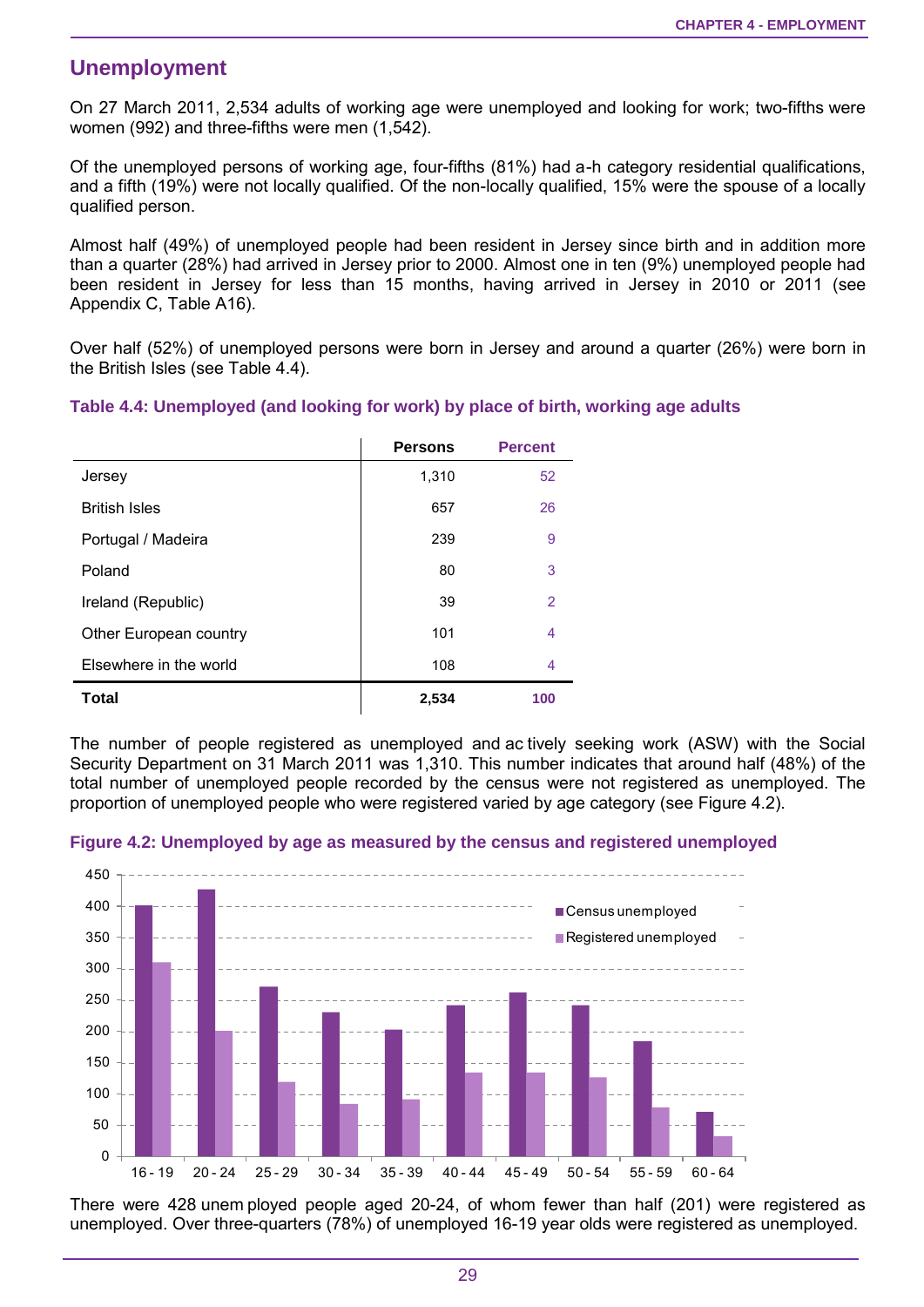Unemployed people aged 30-34 were the least likely to be registered; around a third (36%) of this group were registered.

# **Occupation**

Occupations were categorised into nine major groups using the Standard Occupational Classification<sup>[13](#page-1-3)</sup> (see Table 4.5). Occupation groups can be further divided into 25 s ub-groups; a detailed table by sub-sector can be found in Appendix C (Table A18).

Around one in seven (15%) working adults were engaged in Administrative and secretarial occupations and a similar proportion (15%) were engaged in Professional occupations.

| Occupation                             | <b>Persons</b> | <b>Percent</b>    |
|----------------------------------------|----------------|-------------------|
| Managers, directors & senior officials | 6,239          | 12 <sup>2</sup>   |
| Professional                           | 7,270          | 15                |
| Associate professional & technical     | 6,934          | 14                |
| Administrative & secretarial           | 7,526          | 15                |
| Skilled trades                         | 6,956          | 14                |
| Caring, leisure & other service        | 3,644          | 7                 |
| Sales & customer service               | 2,882          | 6                 |
| Process, plant & machine operatives    | 2,304          | 5                 |
| Elementary occupations                 | 6,233          | $12 \overline{ }$ |
| All                                    | 49,988         | 100               |

#### **Table 4.5: Major occupation group of working adults (of working age)**

Certain occupations were dominated by particular genders as shown in Figure 4.3. For example, males accounted for 94% of those employed in Skilled trades and for two-thirds (66%) of Managers, directors and senior officials.

### **Figure 4.3: Major occupation group of working adults (of working age) by gender**



<span id="page-3-0"></span> $\overline{\phantom{a}}$ <sup>13</sup> An updated Standard Occupational Classification system (SOC2010) has been implemented for the 2011 census. The 2001 census used the SOC2000 coding system. For comparative purposes, a table of 2011 data using the SOC2000 classification used in the 2001 census can be found in Appendix C.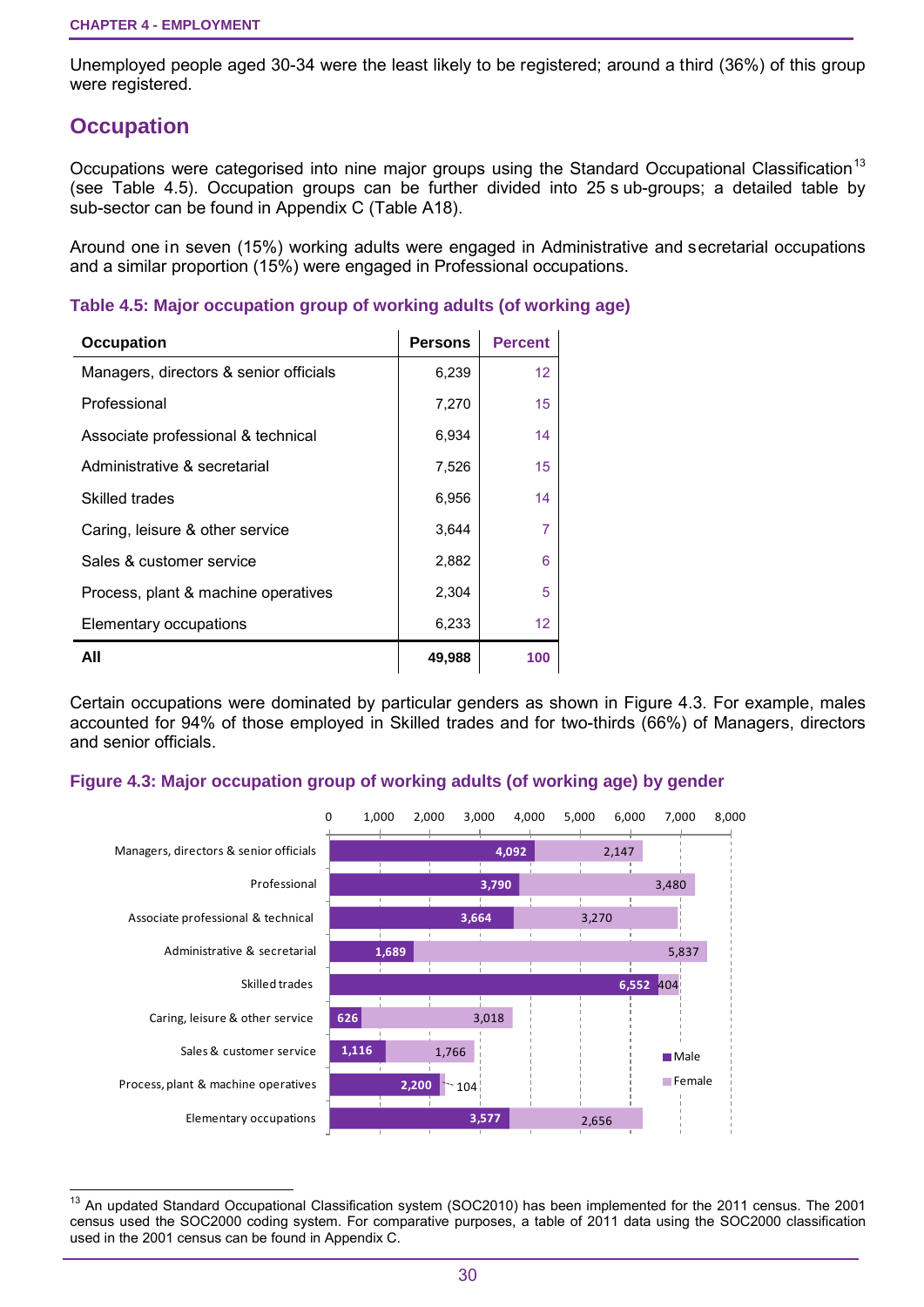In contrast, women accounted for around four-fifths of those engaged in Caring, leisure and other service occupations (83%) and in Administrative and secretarial occupations (78%).

Table 4.6 presents occupation by place of birth. Jersey-born people accounted for the largest proportions of workers in Associate professional & technical and Administrative & secretarial occupations.

Almost half of Managers, directors & senior officials and Professionals working in the Island were born in the British Isles (excluding Jersey).

#### **Table 4.6: Occupation group of working age adults by place of birth (percentages)**

| Occupation                                |        | <b>British</b> |                |               | Portugal  | <b>Other</b><br>European | <b>Elsewhere</b><br>in the |              |
|-------------------------------------------|--------|----------------|----------------|---------------|-----------|--------------------------|----------------------------|--------------|
|                                           | Jersey | <b>Isles</b>   | <b>Ireland</b> | <b>Poland</b> | / Madeira | country                  | world                      | <b>Total</b> |
| Managers, directors &<br>senior officials | 2,227  | 2,878          | 207            | 110           | 289       | 227                      | 301                        | 6,239        |
| Professional                              | 2,668  | 3,483          | 202            | 62            | 59        | 203                      | 593                        | 7,270        |
| Associate professional &<br>technical     | 3,216  | 2,766          | 176            | 112           | 117       | 205                      | 342                        | 6,934        |
| Administrative &<br>secretarial           | 3,694  | 2,622          | 225            | 257           | 231       | 221                      | 276                        | 7,526        |
| Skilled trades                            | 2,777  | 2,071          | 160            | 431           | 999       | 290                      | 228                        | 6,956        |
| Caring, leisure & other<br>service        | 1,479  | 1,145          | 86             | 159           | 492       | 146                      | 137                        | 3,644        |
| Sales & customer service                  | 1,052  | 615            | 48             | 262           | 642       | 120                      | 143                        | 2,882        |
| Process, plant & machine<br>operatives    | 887    | 655            | 52             | 169           | 441       | 52                       | 48                         | 2,304        |
| Elementary occupations                    | 1,311  | 808            | 82             | 1,157         | 2,125     | 487                      | 263                        | 6,233        |
| Total                                     | 19,311 | 17,043         | 1,238          | 2,719         | 5,395     | 1,951                    | 2,331                      | 49,988       |

Around two-fifths of workers born in Poland (43%) and in Portugal / Madeira (39%) were engaged in Elementary occupations.

Two-fifths (40%) of residents born 'Elsewhere in the world' (outside of Europe) worked in Professional or Associate professional / technical occupations and one in eight (13%) were Managers, directors or senior officials.

Occupational groups are presented in Table 4.7 broken down by residential qualifications. Over half (52%) of j and k category working age adults were engaged in Professional occupations and a quarter (24%) were Managers, directors & senior officials.

Nearly a third (30%) of non-residentially qualified working adults (excluding spouses of qualified persons) were engaged in Elementary occupations and a sixth (17%) were working in Skilled trades.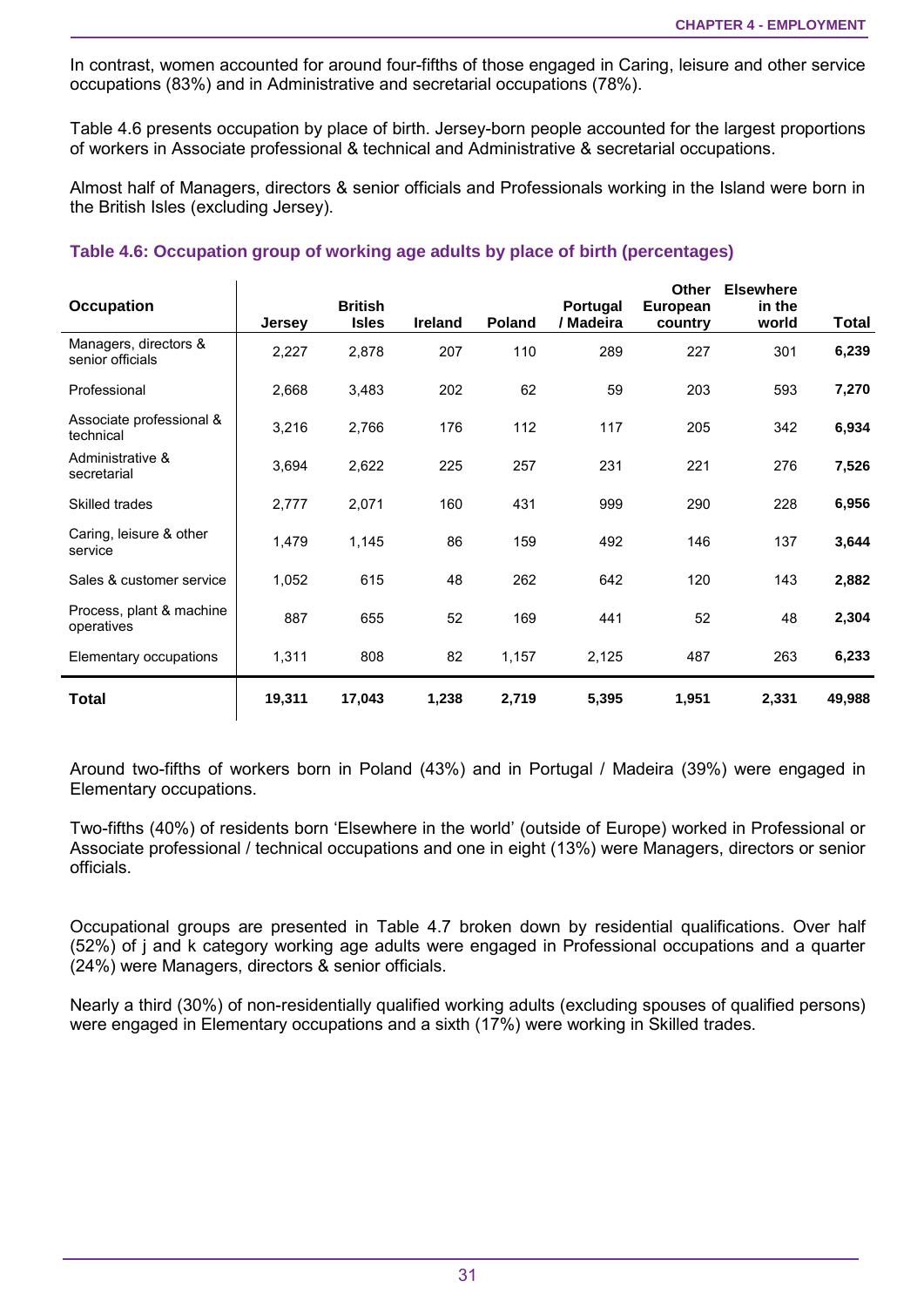#### **Table 4.7: Occupation group of working age adults by residential qualifications (percent)**

| <b>Occupation</b>                      | a to h<br>category | j and k<br>category | Spouse of<br>qualified<br>person | <b>None</b> |
|----------------------------------------|--------------------|---------------------|----------------------------------|-------------|
| Managers, directors & senior officials | 13                 | 24                  | 12                               | 7           |
| Professional                           | 14                 | 52                  | 23                               |             |
| Associate professional & technical     | 15                 | 15                  | 19                               | 9           |
| Administrative & secretarial           | 17                 | 4                   | 15                               | 10          |
| Skilled trades                         | 14                 | 2                   | 8                                | 17          |
| Caring, leisure & other service        | 8                  | 1                   | 7                                | 6           |
| Sales & customer service               | 5                  |                     | 6                                | 9           |
| Process, plant & machine operatives    | 5                  |                     | 2                                | 4           |
| Elementary occupations                 | 9                  |                     | 8                                | 30          |
| Total                                  | 100                | 100                 | 100                              | 100         |

*~ denotes non-zero percentage less than 0.5*

## **Public and Private sectors**

Over four-fifths (85%) of workers reported that they were employed in the private sector, the remainder (15%) reported working in the public sector.

Managers, directors and senior officials made up a l arger proportion (14%) of the private sector compared to the public sector (4%, see Table 4.8). Over a third (34%) of public sector employees were engaged in Professional occupations compared to around one in ten (11%) in the private sector.

#### **Table 4.8: Occupation of working age adults in the public and private sectors (percent)**

| <b>Occupation</b>                      | <b>Public</b><br>sector | <b>Private</b><br>sector |
|----------------------------------------|-------------------------|--------------------------|
| Managers, directors & senior officials | 4                       | 14                       |
| Professional                           | 34                      | 11                       |
| Associate professional & technical     | 15                      | 14                       |
| Administrative & secretarial           | 14                      | 15                       |
| Skilled trades                         | 3                       | 16                       |
| Caring, leisure & other service        | 16                      | 6                        |
| Sales & customer service               | 1                       | 7                        |
| Process, plant & machine operatives    | 2                       | 5                        |
| Elementary occupations                 | 9                       | 13                       |
| Total                                  | 100                     | 100                      |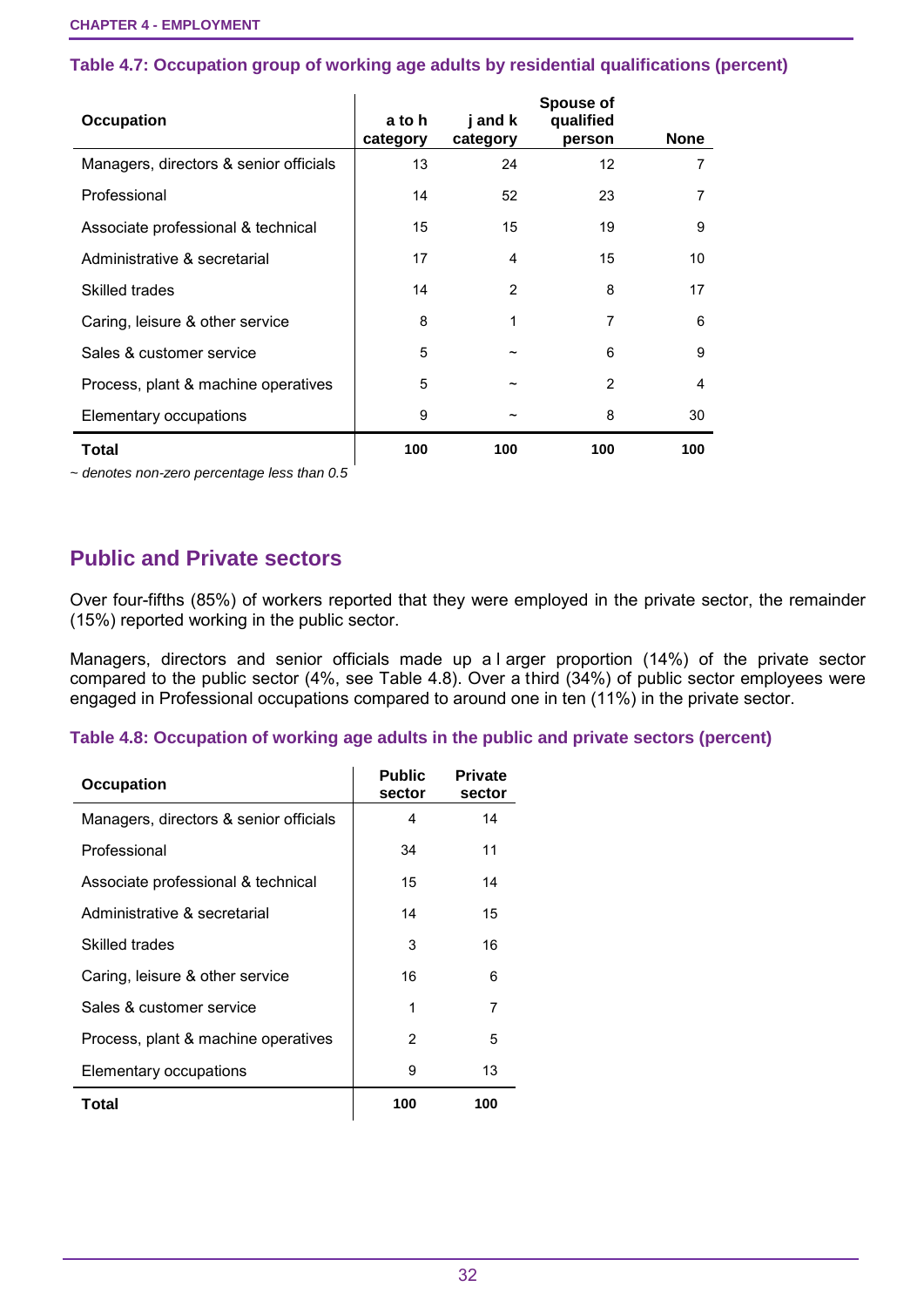## **Industry**

Industries in which people were employed were categorised using the 2002 Jersey Standard Industrial Classification (JSIC)<sup>[14](#page-3-0)</sup> into ten sectors<sup>[15](#page-6-0)</sup> (Table 4.9).

| <b>Sector</b>                        | <b>Persons</b> | <b>Percent</b> |
|--------------------------------------|----------------|----------------|
| Agriculture and fishing              | 1,866          | 4              |
| Manufacturing                        | 1,042          | 2              |
| Construction                         | 5,143          | 10             |
| Electricity, gas and water supply    | 504            | 1              |
| Wholesale and retail trades          | 6,853          | 14             |
| Hotels, restaurants & bars           | 3,759          | 8              |
| Transport, storage and communication | 2,506          | 5              |
| Financial and legal activities       | 12,444         | 25             |
| Miscellaneous business activities    | 3,602          | 7              |
| Education, health and other services | 12,269         | 25             |
| All                                  | 49,988         | 100            |

#### **Table 4.9: Industrial sector of working age adults, 2011**

A quarter (25%) of working age adults were employed in Financial and legal activities; a similar proportion (25%) worked in Education, health and other services (public and private sectors).

Employment industry by place of birth is shown in Table 4.10 below.

#### **Table 4.10: Industrial sector by place of birth, working age adults**

|                                         |               | <b>British</b> |                       |                       | Portugal  | Other<br>European | <b>Elsewhere</b><br>in the |        |
|-----------------------------------------|---------------|----------------|-----------------------|-----------------------|-----------|-------------------|----------------------------|--------|
| <b>Sector</b>                           | <b>Jersey</b> | <b>Isles</b>   | <b>Ireland</b>        | <b>Poland</b>         | / Madeira | country           | world                      | All    |
| Agriculture and fishing                 | 490           | 220            | 10                    | 570                   | 490       | 60                | 30                         | 1,870  |
| Manufacturing                           | 550           | 290            | 20                    | 50                    | 90        | 40                | 20                         | 1,040  |
| Construction                            | 1,960         | 1,910          | 170                   | 260                   | 650       | 100               | 100                        | 5,140  |
| Electricity, gas and water<br>supply    | 250           | 210            | $\tilde{\phantom{a}}$ | $\tilde{\phantom{a}}$ | 10        | $\tilde{}$        | 10                         | 500    |
| Wholesale and retail trades             | 2,520         | 1,810          | 110                   | 630                   | 1,260     | 230               | 300                        | 6,850  |
| Hotels, restaurants & bars              | 380           | 730            | 80                    | 630                   | 1,000     | 640               | 310                        | 3,760  |
| Transport, storage and<br>communication | 1,220         | 840            | 50                    | 50                    | 170       | 90                | 80                         | 2,510  |
| Financial and legal activities          | 5,450         | 5,060          | 440                   | 200                   | 180       | 370               | 740                        | 12,440 |
| Miscellaneous business<br>activities    | 1,220         | 1,190          | 60                    | 110                   | 730       | 120               | 180                        | 3,600  |
| Education, health and other<br>services | 5,280         | 4,790          | 290                   | 220                   | 840       | 300               | 550                        | 12,270 |
| All                                     | 19,310        | 17,040         | 1,240                 | 2,720                 | 5,400     | 1,950             | 2,330                      | 49,990 |

*~ indicates a value less than 10. All other numbers have been independently rounded to the nearest 10.* 

<span id="page-6-1"></span> $\overline{\phantom{a}}$ <sup>14</sup> The 2001 census used the 1995 JSIC. Comparison is still possible since there were only minor changes between the 1995 and 2002 versions of JSIC.<br><sup>15</sup> Public sector employees are categorised by activity into the appropriate sectors.

<span id="page-6-0"></span>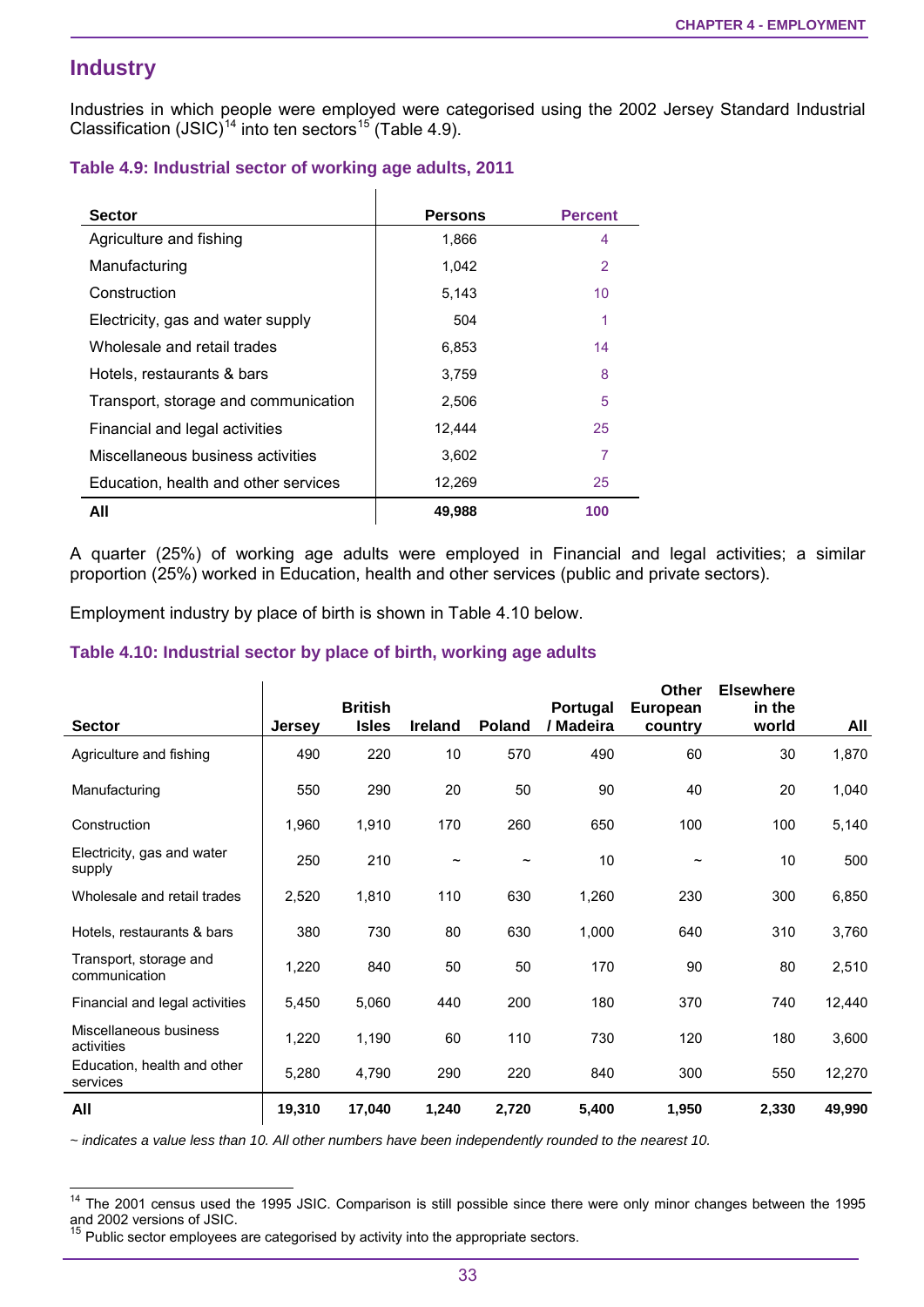Around half (46%) of Polish-born workers were employed in Wholesale and r etail or in Hotels, restaurants and bars and a fifth (21%) were engaged in Agriculture and fishing.

A third of workers from 'Elsewhere in the world' worked in Finance and legal activities.

### **Hours worked**

Working adults were asked to provide the number of hours per week that they usually worked in their main job, excluding meal breaks and overtime.

For the purposes of this section of the report, part-time workers have been defined as those working 25 hours or less per week.

#### **Table 4.11: Mean number of hours worked per week by gender, - for employees and the self-employed (working age)**

|                         | <b>Full-time</b> |                |      |              | <b>Part-time</b> |      | <b>Full- and Part- time</b> |                |      |
|-------------------------|------------------|----------------|------|--------------|------------------|------|-----------------------------|----------------|------|
|                         | <b>Males</b>     | <b>Females</b> | All  | <b>Males</b> | <b>Females</b>   | All  | <b>Males</b>                | <b>Females</b> | All  |
| Working for an employer | 40.6             | 37.4           | 39.2 | 17.7         | 18.5             | 18.4 | 39.7                        | 33.6           | 36.8 |
| Self-employed           | 45.8             | 43.2           | 45.4 | 17.4         | 15.7             | 16.5 | 43.3                        | 34.0           | 41.2 |

The average number of hours worked by employees (excluding the self-employed) was 36.8 hours per week (Table 4.11). Full-time employees worked 39.2 hours per week, a figure similar to that recorded by the 2001 census (39.5 hours).

On average, women working for an employer worked 33.6 hours per week, compared with 39.7 hours per week for men. This difference is largely due to more women working part-time (20%) than men (4%). A similar pattern was seen for the self-employed, with a t hird (33%) of self-employed women working part-time compared with one in ten (9%) self-employed men.

Table 4.12 presents the mean number of hours worked by full-time workers by industry. Workers in Agriculture and fishing worked the longest hours, averaging over 45 hours per week.

### **Table 4.12: Mean hours worked by industry**

**(excluding part-time workers, including the self-employed, working age)** 

|                                      | Mean hours<br>worked per |
|--------------------------------------|--------------------------|
| <b>Industry</b>                      | week                     |
| Agriculture and fishing              | 45.4                     |
| Manufacturing                        | 40.8                     |
| Construction                         | 41.9                     |
| Electricity, gas and water supply    | 38.6                     |
| Wholesale and retail trades          | 40.3                     |
| Hotels, restaurants & bars           | 43.6                     |
| Transport, storage and communication | 40.2                     |
| Financial and legal activities       | 37.6                     |
| Miscellaneous business activities    | 40.4                     |
| Education, health and other services | 38.6                     |
| All full-time workers                | 39.8                     |